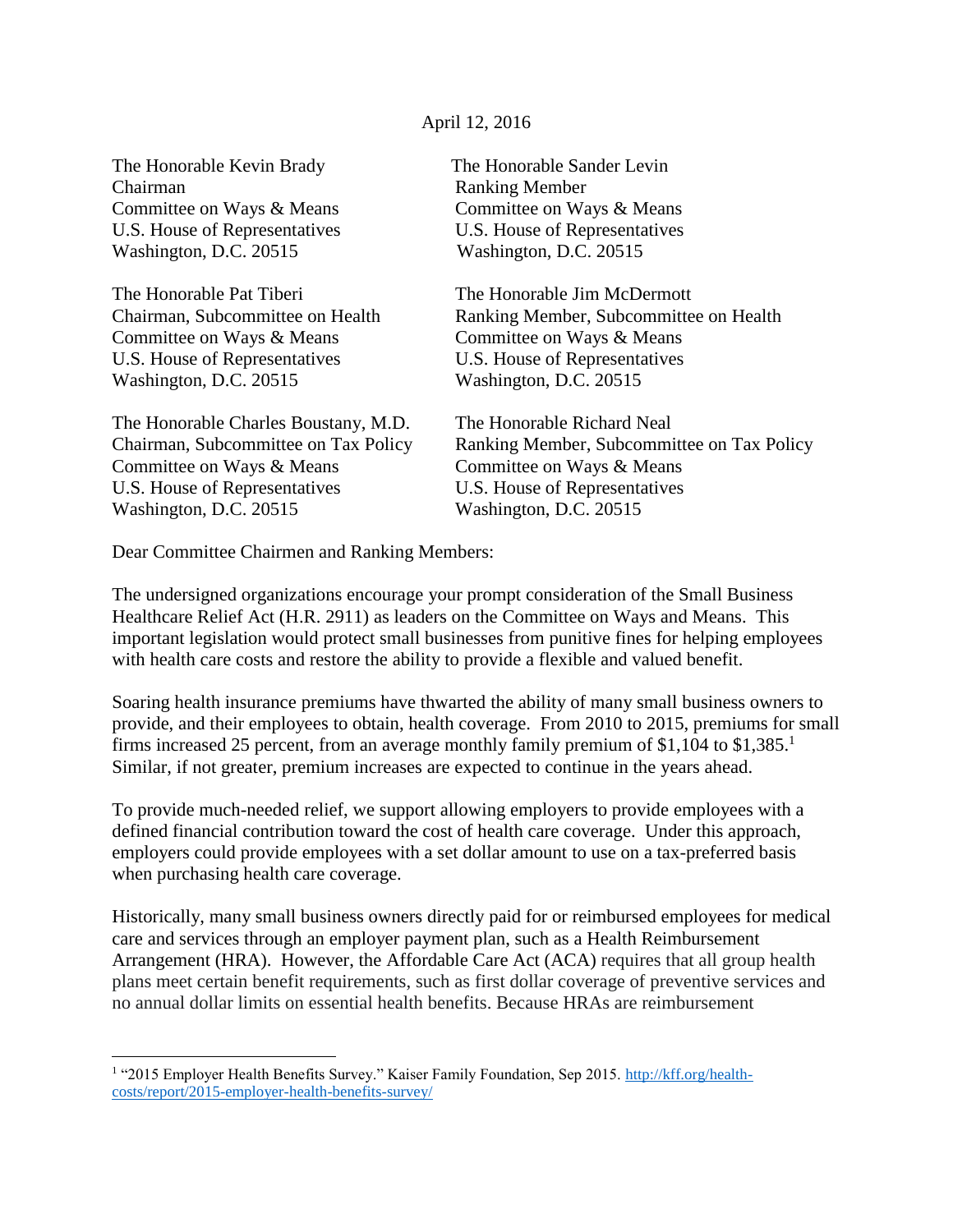arrangements, they violate these rules according to the Internal Revenue Service (IRS) and are therefore unlawful on a stand-alone basis.

As a result, since July 1, 2015, small businesses who do not offer a group health plan with the HRA face \$100 per day, per employee fines. That totals \$36,500 annually per employee up to \$500,000 in total, or 18 times more than the \$2,000 employer mandate penalty for larger employers who do not provide any coverage. Affected small businesses are trying to help their workers, but the IRS says their effort violates ACA requirements.

Many small business owners and employees are not aware of the prohibition, meaning this upcoming tax season could trigger surprising audits and costly penalties. For example, a small business owner who has been offering an HRA to his or her four employees since July 1, 2015, will owe the IRS \$220,000 by the end of this year. Small employers, who want to help employees, simply cannot afford financial punishment of this magnitude. As a result, employees will lose their employer-provided health benefits and pay more for health care.

We strongly support the Small Business Healthcare Relief Act (H.R. 2911), which currently has 77 bipartisan cosponsors, including 28 House Ways & Means Committee members. This critical legislation would allow small businesses with fewer than 50 employees to offer employer payment plans and HRAs to employees for the payment of premiums or qualified medical expenses associated with insurance coverage without facing outrageous fines.

Thank you in advance for your consideration of our request for a prompt mark-up of this bipartisan, responsible small business health care bill. We look forward to working with you to address employer payment plans and account-based plans, such as HRAs, which provide small businesses with important and necessary relief from rising health costs.

Sincerely,

Air Conditioning Contractors of America American Horticulture Industry Association – AmericanHort® American Dental Association American Farm Bureau Federation American Independent Business Coalition American Rental Association American Subcontractors Association, Inc. America's Business Benefit Association, Inc. Associated Builders and Contractors, Inc. Associated General Contractors Auto Care Association Communicating for America, Inc. Council for Affordable Health Coverage Door Security and Safety Professionals Evolution1 Inc. – a WEX Company Family Business Coalition Global Cold Chain Alliance